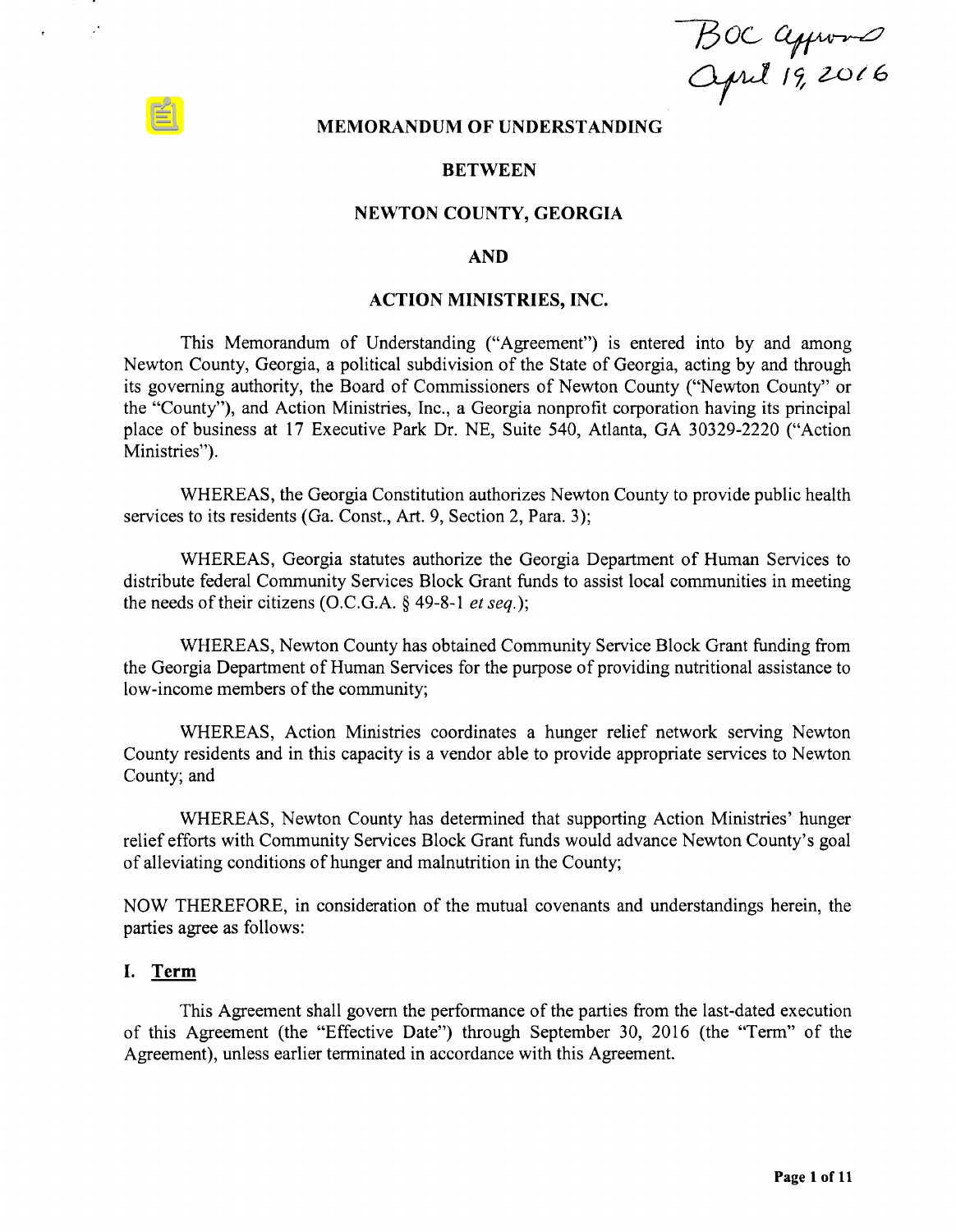# II. Contract Documents

This Agreement and the following named Exhibits, attached hereto and incorporated herein by reference, constitute the "Contract Documents":

- A. This Agreement
- B. Grant Contract between County and Georgia Department of Human Services, attached hereto as Exhibit "A"
- C. Contractor Affidavit and Agreement, attached hereto as Exhibit "B"
- D. Subcontractor Affidavit, attached hereto as Exhibit "C"

To the extent that there may be any conflict among the Contract Documents, the provisions of this Agreement shall govern.

# III. Scope of Services

# A. Services.

1. Food Boxes. During the term of this Agreement, Action Ministries shall prepare and deliver a total of 5,000 Feed the Hungry food boxes at a cost of \$10 per box. Each box shall consist of <sup>18</sup> lbs of nonperishable food staples. Newton County shall specify the number of boxes to prepare each month, along with any instructions related to distribution of the boxes. Subject to instructions received from the County, Action Ministries shall be responsible for distribution at dates and times selected by it to best serve the needs of Newton County residents. With input from Newton County, Action Ministries will gather the necessary demographic information on the individuals/families receiving the boxes. All demographic information will be shared with Newton County on <sup>a</sup> monthly basis.

Weekend Meal Kits.

During the term of this Agreement, Action Ministries shall prepare 3, 900 weekend meal kits (SuperPacks) at a cost of \$3 per kit. Each SuperPack shall consist of child friendly, nutritious, food— enough to sustain <sup>a</sup> child for six meals, plus snacks. Newton County shall specify the number of SuperPacks to prepare each month, along with any instructions related to distribution of the kits. Subject to instructions received from the County, Action Ministries shall be responsible for delivery of the SuperPacks to Newton County schools for distribution, and shall coordinate with schools to identify proper recipients of such kits. Action Ministries will ensure that SuperPacks are delivered to Newton County schools that are located across all five BOC Districts. With input from Newton County, Action Ministries, through the schools, will gather the necessary demographic information on the children receiving the SuperPacks. All demographic information will be shared with Newton County on a monthly basis.

2. General Criteria for Distribution. The food boxes and weekend meal kits shall be distributed to benefit lower-income populations and underserved areas in Newton County, with an emphasis on those whose gross household income does not exceed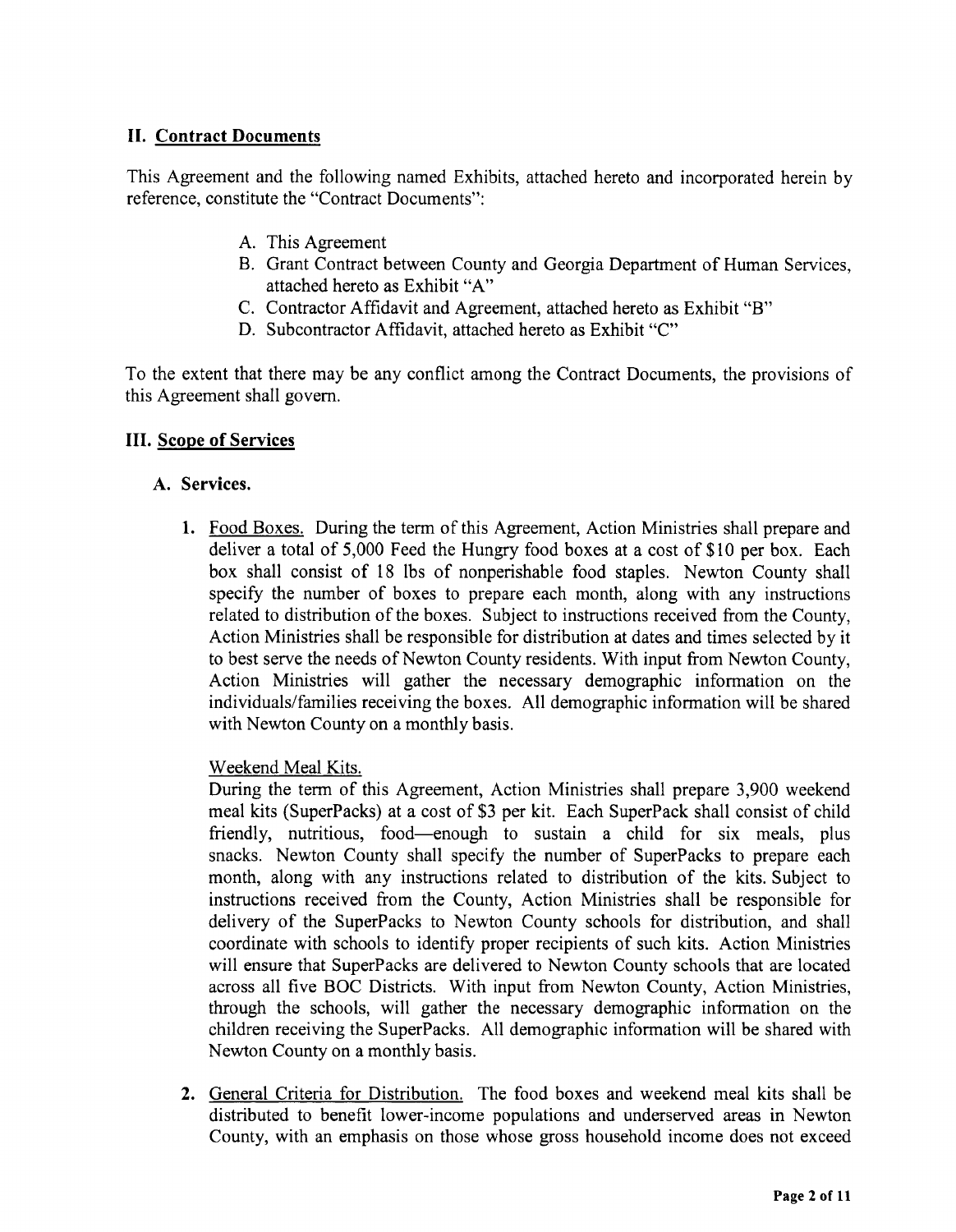125% of the most recent Poverty Income Guidelines issued by the U.S. Department of Health and Human Services (HHS).

B. Prior Approval for Changes. Action Ministries may not make any changes, directly or indirectly, in program design or in the Scope of Services without the prior written approval of Newton County.

# C. Residency Confirmation and Demographic Reporting.

- 1. Food Boxes. In connection with distribution of Food Boxes, Action Ministries shall perform all of the following administrative functions:
	- i. Confirm that all recipients are residents of Newton County. This confirmation shall be done by viewing state-issued identification cards or through an equivalent verification process.
	- ii. Record the number of recipients receiving aid at each distribution location and date.
	- iii. Collect demographic data on all recipients at each distribution location and date, consisting of: (a) sex, (b) race, and (c) age. This information may be obtained by asking recipients to self-identify in these categories, or by a good faith estimate on the part of Action Ministries' staff. Age data shall consist of placement into one of three categories: youth (ages 0-17); adult (ages 18-54); and senior (ages 55 and over).
- 2. Weekend Meal Kits. In connection with distribution of Weekend Meal Kits, Action Ministries shall perform all of the following administrative functions:
	- i. Obtain from participating schools <sup>a</sup> list showing the number of recipients receiving aid at each distribution location and date, along with demographic data on all recipients, consisting of: (a) sex, (b) race, and (c) age. Age data shall consist of placement into one of three categories: youth (ages 0-17); adult (ages  $18-54$ ; and senior (ages 55 and over).
- 3. Reporting. Action Ministries shall deliver the above-listed data to the County as a part of each invoice for reimbursement. Data shall be prepared separately for each distribution date and location. No special format is required for the reporting of this data.

# IV. Compensation

A. Available Funds. Newton County agrees to provide Action Ministries with assistance from Community Services Block Grant funds in an amount not to exceed \$61,700.00, to be used solely to provide for the Services described in this Agreement. Funds shall not be expended prior to the Effective Date, or after the termination of this Agreement. Newton County shall not be liable for costs incurred in excess of the maximum limits set forth above.

### B. Payment.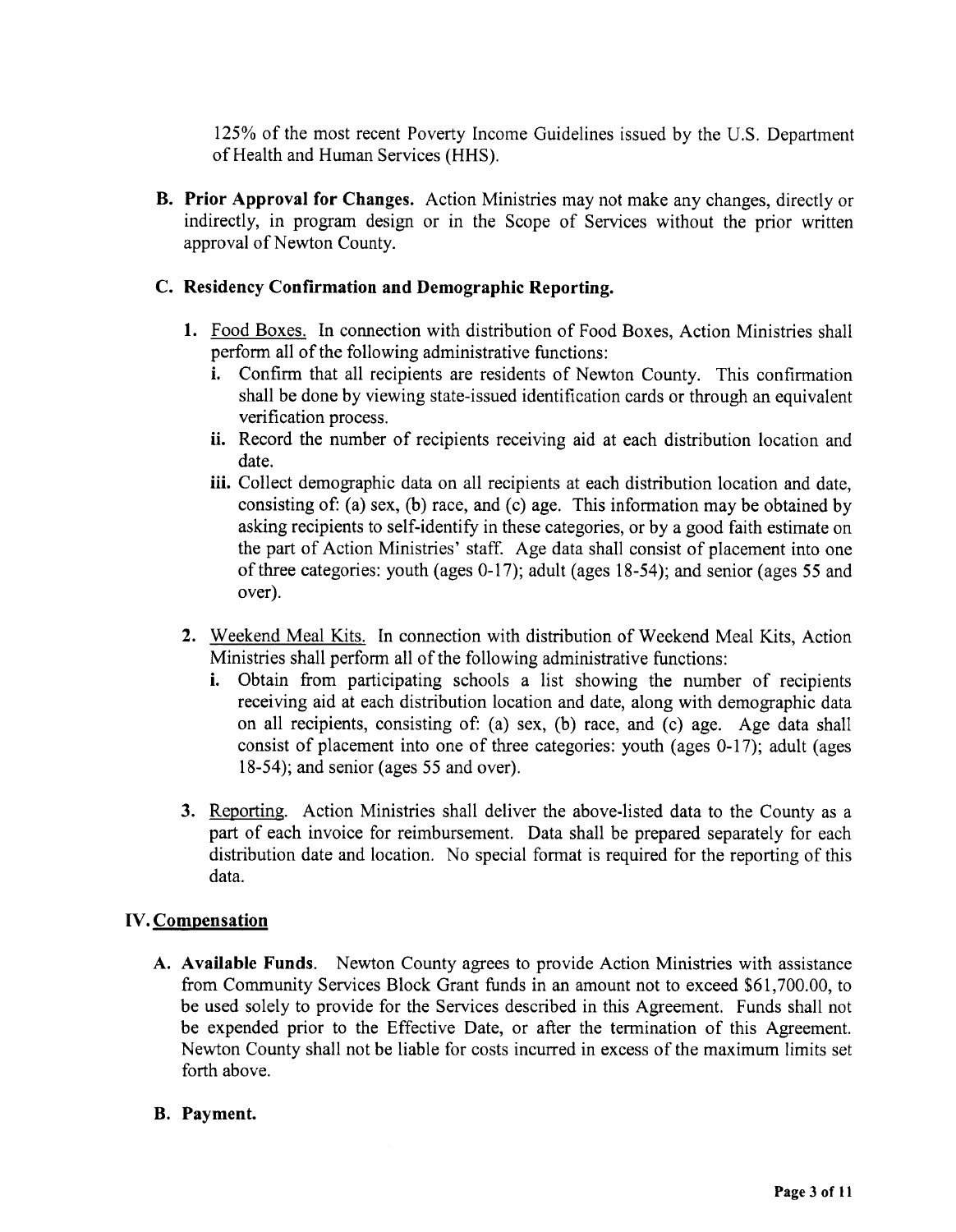- 1. Invoices. On <sup>a</sup> monthly basis, Action Ministries shall submit <sup>a</sup> reimbursement invoice to Newton County setting forth the actual expenditures of Action Ministries in accordance with this Agreement. Invoices shall break down expenditures by distribution date and location. Invoices shall be submitted with the demographic data corresponding to each distribution as required by Section III.C.
- 2. Payment. Newton County shall process invoices for payment within thirty (30) days of submission.
- C. Contingency. The payment of funds to Action Ministries under the terms of this Agreement shall be contingent on the receipt of such funds by Newton County from applicable state and federal funding sources and shall be subject to Action Ministries' continued eligibility to receive funds under the applicable provisions of state and federal laws. If the amount of funds that Newton County receives from state and federal funding sources is reduced, Newton County shall promptly notify Action Ministries, and reserves the right to reduce the amount of funds awarded, and the Services requested, under this Agreement.
- D. Restrictions. Action Ministries shall use the funds provided under this Agreement solely for the purposes stated in the Scope of Services. Action Ministries is, in addition, specifically prohibited from using any of the provided funding for the following purposes:
	- 1. Purchase or improvement of land, or the purchase, construction, or permanent improvement (other than low-cost residential weatherization or other energy-related home repairs) of any building or other facility;
	- 2. Any partisan or nonpartisan political activity or any political activity associated with a candidate, or contending faction or group, in an election for public or party office;
	- 3. Any publicity or propaganda purposes, for the preparation, distribution or use of any materials or presentations designed to support or defeat legislation pending before the Congress or any State legislature,
	- 4. Paying the salary or expenses of any grant or contract recipient, or agent acting for such recipient, related to any activity designed to influence legislation or appropriations pending before the Congress or any State legislature, before any committee of the Georgia General Assembly or before the Governor of Georgia for approval or veto.
	- 5. Any activity to provide voters or prospective voters with transportation to the polls or similar assistance in connection with any such election;
	- 6. Any voter registration activity;
	- 7. Sectarian worship, instruction, or proselytization; or
	- 8. Influencing or attempting to influence an officer or employee of any federal agency, a member of Congress, an officer or employee of Congress, or an employee of <sup>a</sup> member of Congress in connection with the awarding of any federal contract, the making of any federal grant, the making of any federal loan, the entering into of any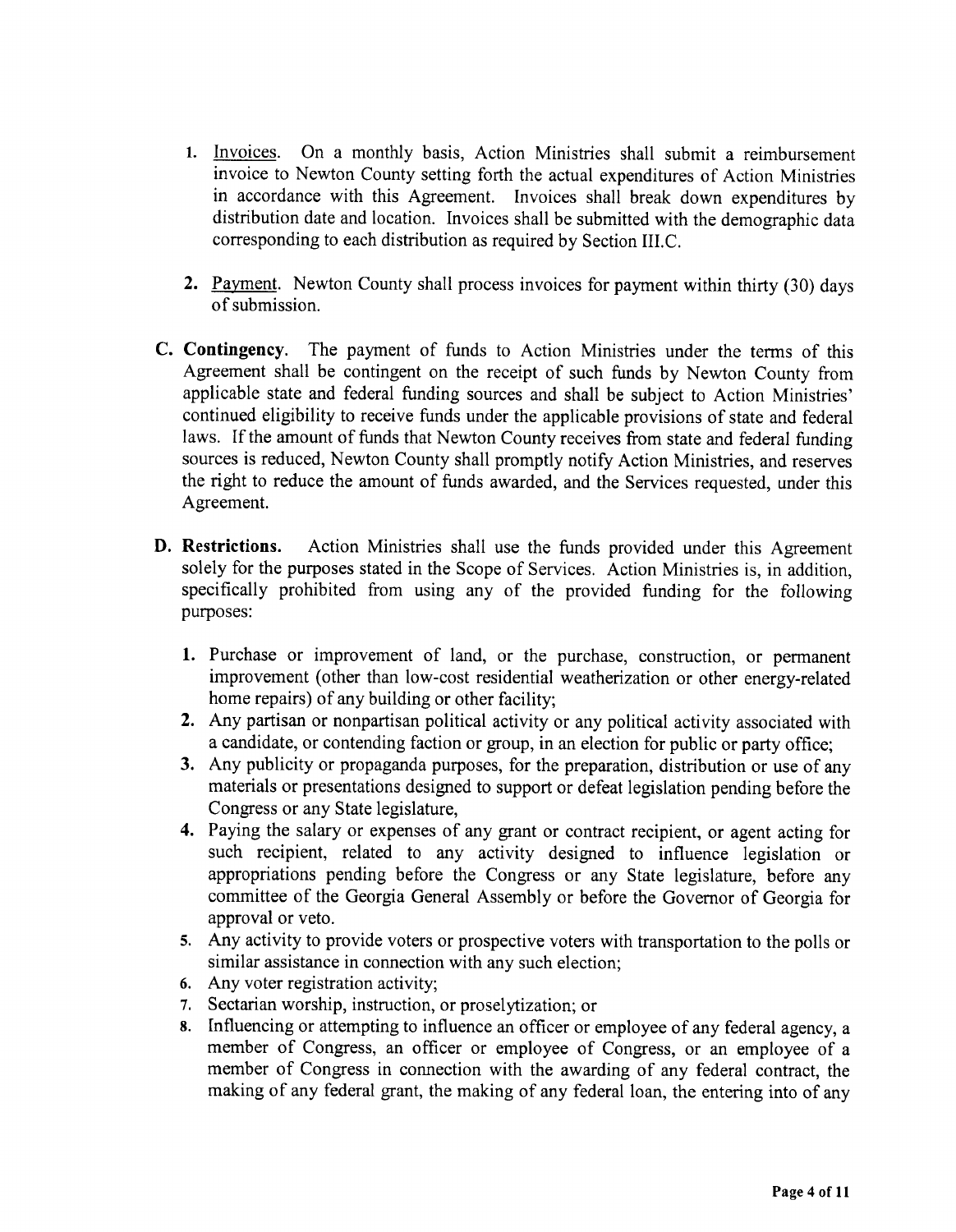cooperative agreement and the extension, continuation, renewal, amendment, or modification of any federal contract, grant, loan, or cooperative agreement.

# V. Covenants of Action Ministries

# A. Cooperation in Reporting, Monitoring and Evaluation.

- 1. Information Collection and Reporting. In addition to the specific demographic reporting requirements outlined in the Scope of Services, Action Ministries shall cooperate with Newton County to satisfy all data tracking, cost accounting and other reporting requirements imposed by state or federal law in connection with the grant funding, provided that Newton shall give technical assistance to Action Ministries in complying with such reporting requirements.
- 2. Monitoring. Action Ministries shall cooperate fully with any monitoring, review, or audit of the activities under this Agreement by authorized representatives of Newton County, the State of Georgia, the United States Health and Human Services Department, the U.S. Government Accountability Office, or the Comptroller General of the United States, including any performance measurement system required by applicable law or funding sources guidelines. Action Ministries agrees to ensure to the extent possible the cooperation of its agents, employees and board members in any such monitoring, review or audit.

### B. Record Retention and Access.

- 1. Maintenance of Records. Action Ministries shall, during the Term of this Agreement, maintain fiscal and programmatic records and supporting documentation for all expenditures made under this Agreement. Action Ministries agrees to maintain books, records, documents, and other evidence pertaining to the costs and expenses of this Agreement to the extent and in such detail as will properly reflect all payments received under this Agreement. Action Ministries shall retain all relevant records for <sup>a</sup> period of seven years following the date that Newton County makes the last payment to Action Ministries under this Agreement, or such longer period as may become necessary for the resolution of any extant litigation, claim, negotiation, audit or other inquiry involving this Agreement.
- 2. Compliance with Georgia Open Records Act. Action Ministries acknowledges that all information collected, assembled, or maintained by Action Ministries pertaining to this Agreement is subject to the Georgia Open Records Act (O.C.G.A.  $\S$  50-18-70, et seq.) and must provide citizens, public agencies, and other interested parties with reasonable access to all records pertaining to the Agreement subject to and in accordance with the Georgia Open Records Act.
- C. Compliance with Grant Contract and Applicable Laws. Action Ministries shall perform all activities funded by this Agreement in accordance with the Grant Contract between Newton County and the State of Georgia Department of Humans Services Exhibit "A"), and in accordance with all applicable federal, state and local laws,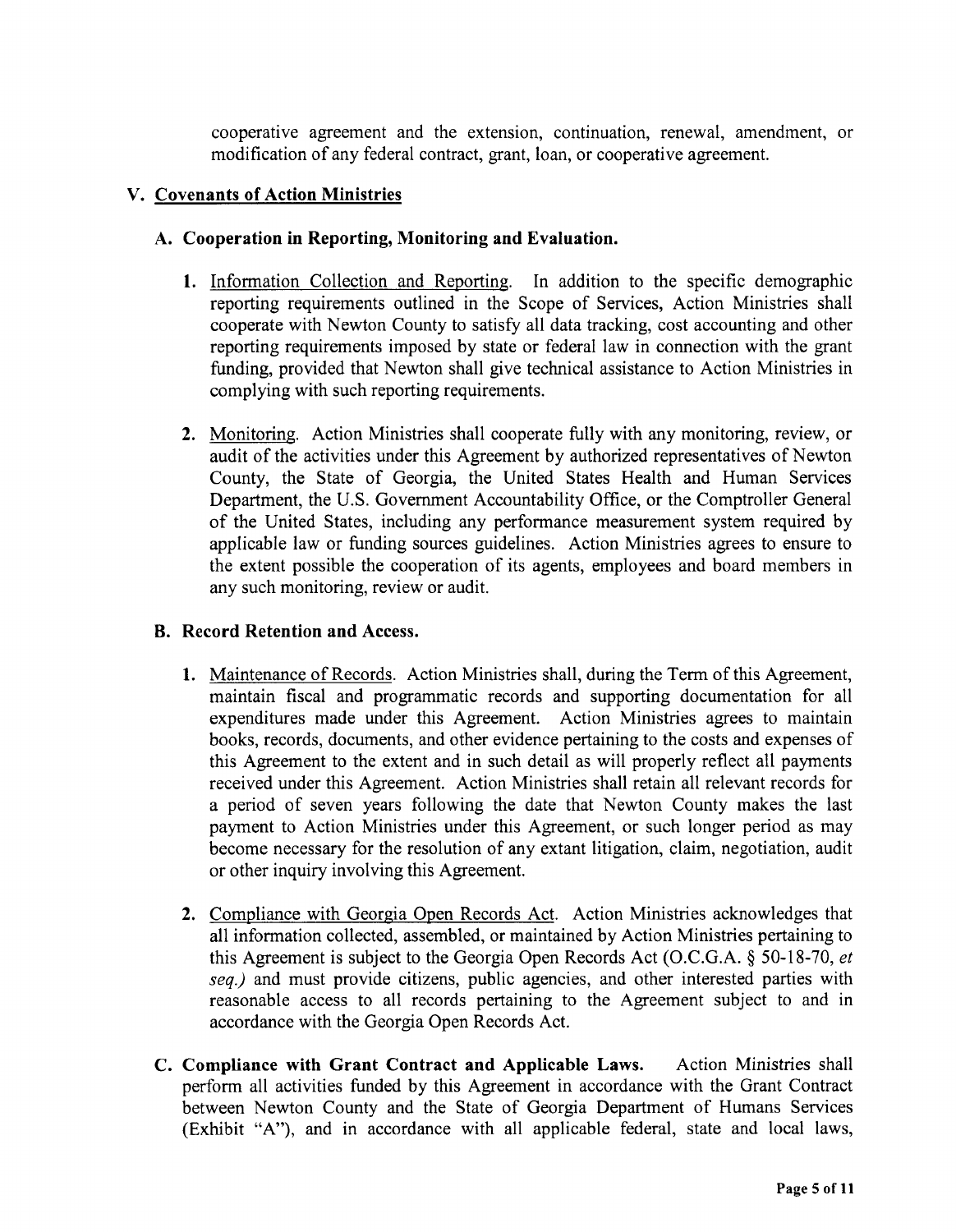including without limitation, the authorizing federal statute for Community Services Block Grants (42 U.S.C.  $\S$  9901 *et seq.*), the federal administrative regulations for Community Services Block Grants (45 C.F.R. Part 96), and any other applicable cost principles, fiscal controls accounting standards and audit requirements imposed by state or federal law. Action Ministries further specifically agrees to comply with all of the nondiscrimination requirements, Americans with Disabilities Act requirements, and AIDS/HIV requirements set forth in Paragraphs 104 and <sup>123</sup> of the Grant Contract, and the Publicity requirements set forth in Paragraph 116 of the Grant Contract.

- D. Indemnification. Action Ministries shall defend and hold Newton County, its employees, officers, directors, agents and representatives harmless from any and all costs, losses, damages, liabilities, expenses, demands, and judgments, including court costs and attorney's fees, which they may suffer arising from any act or omission of Action Ministries, its employees, officers, directors, agents or representatives, or anyone else for whose acts Action Ministries may be responsible, in the performance of Action Ministries' obligations under this Agreement.
- E. Survival of Obligations. The obligations set forth in Subsections A-D shall survive the expiration or termination of this Agreement.
- F. Insurance. Action Ministries shall, at all times throughout the Agreement Term, carry insurance in such form and in such amounts as Newton County may reasonably require against insurable hazards and casualties that are commonly insured against in the performance of the Services that are to be provided under this Agreement. At <sup>a</sup> minimum, Action Ministries shall maintain during the Agreement Term at least the following types and limits of insurance coverage:
	- Workers' Compensation insurance as required by Georgia law;
	- $\bullet$  Employer's Liability insurance with a limit of \$1,000,000;
	- Commercial General Liability insurance, including personal injury, contractual liability, and property damage, with limits of \$1,000,000 per occurrence and 2, 000,000 aggregate; and
	- Commercial Automobile Liability (owned, non-owned, hired) insurance with <sup>a</sup> limit of\$ 1, 000,000 ( one million dollars) combined single limit per occurrence.

All policies (other than workers' compensation and employer's liability insurance) providing such coverage shall name Newton County as an additional insured with respect to Action Ministries' performance of Services under this Agreement. Action Ministries shall provide Newton County with certificates of insurance evidencing such coverage within thirty (30) days after execution of this Agreement. Insurance coverages that expire before the termination of the Agreement Term shall be promptly renewed by Action Ministries so that there is no gap in coverage and certificates of insurance evidencing such renewal coverage shall be provided to Newton County immediately upon renewal. Action Ministries' failure to maintain insurance in the form and/or amounts required by Newton County pursuant to this Agreement shall be deemed a material breach of this Agreement.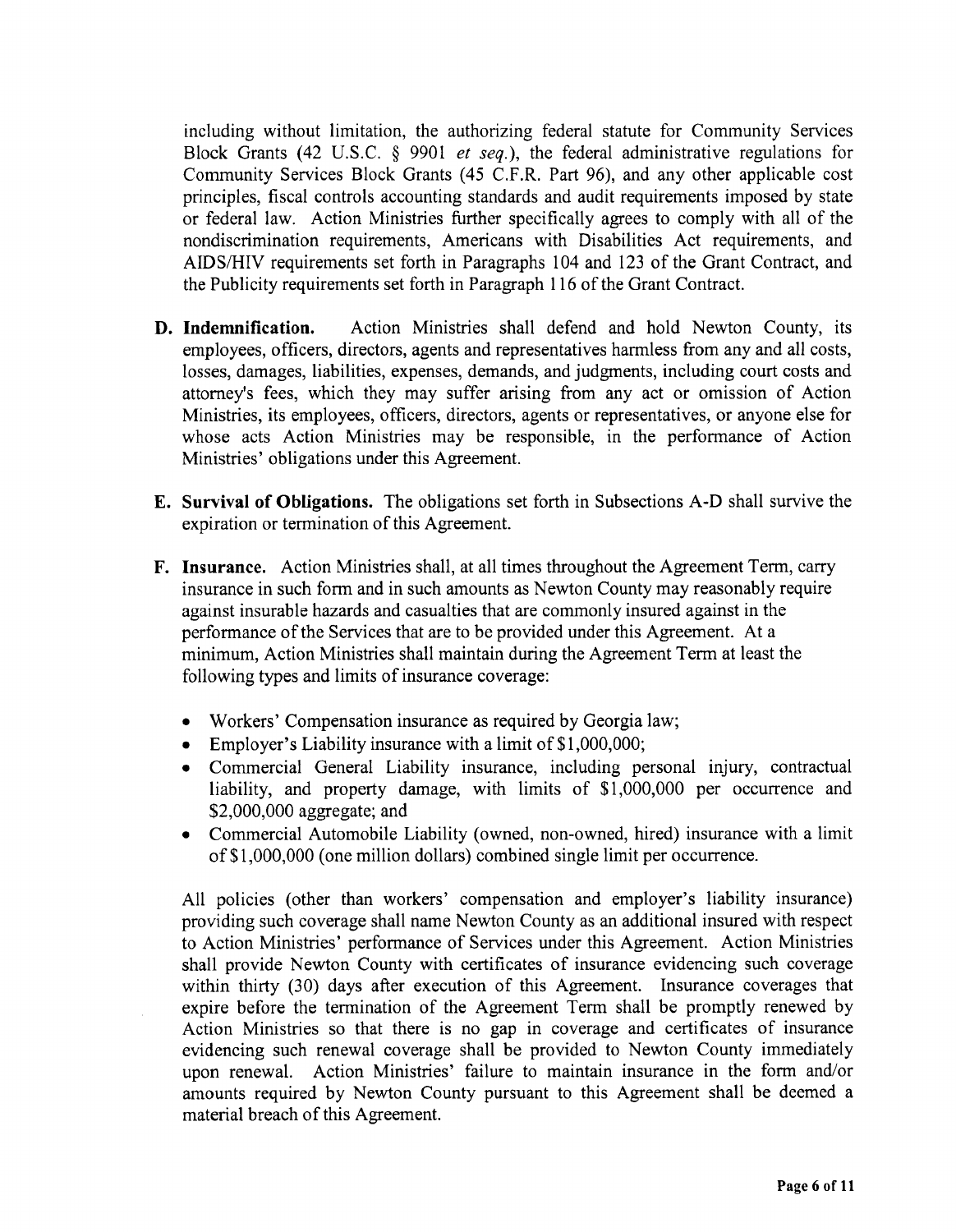- G. Authority to Contract. Action Ministries covenants and declares that it has obtained all necessary approvals of its board of directors or similar authorities to simultaneously execute and bind Action Ministries to the terms of this Agreement.
- H. Licenses and Permits. The Consultant covenants and declares that it has obtained all diplomas, certificates, licenses, permits or the like required of the Consultant by any and all national, state, regional, county, or local boards, agencies, commissions, committees or other regulatory bodies in order to perform the Work contracted for under this Agreement.
- I. Debarment Certification. Action Ministries certifies by signing Exhibit "D", Certification Regarding Debarment, Suspension, Ineligibility And Voluntary Exclusion Lower Tier Covered Transactions, that neither it nor its principals are presently debarred, suspended, proposed for debarment, declared ineligible, or voluntarily excluded from participation in this Contract by any federal department or agency. Action Ministries further agrees that it will include the clause tilted "Certification Regarding Debarment, Suspension, Ineligibility, and Voluntary Exclusion -- Lower Tier Covered Transaction," without modification, in all lower tier transactions and in all solicitations for lower tier covered transactions.
- J. Conflicts of Interest. Action Ministries covenants and agrees that it shall not engage in any activity or conduct that would result in <sup>a</sup> violation of the Newton County Code of Ethics.

# K. Employment of Unauthorized Aliens Prohibited—E-Verify Affidavit.

Pursuant to O.C.G.A.  $\S$  13-10-91, the County shall not enter into a contract for the physical performance of services unless:

- 1) Action Ministries shall provide evidence on County-provided forms, attached hereto as Exhibits "B" and "C" (affidavits regarding compliance with the E-Verify program to be sworn under oath under criminal penalty of false swearing pursuant to O.C.G.A.  $\S$  16-10-71), that it and Action Ministries' subcontractors have registered with, are authorized to use and use the federal work authorization program commonly known as E- Verify, or any subsequent replacement program, in accordance with the applicable provisions and deadlines established in O.C.G.A. § 13-10-91, and that they will continue to use the federal work authorization program throughout the contract period, or
- 2) Action Ministries provides evidence that it is not required to provide an affidavit because it is licensed pursuant to Title 26 or Title 43 or by the State Bar of Georgia and is in good standing.

Action Ministries hereby verifies that it has, prior to executing this Agreement, executed a notarized affidavit, the form of which is provided in Exhibit "B", and submitted such affidavit to County or provided the County with evidence that it is an individual not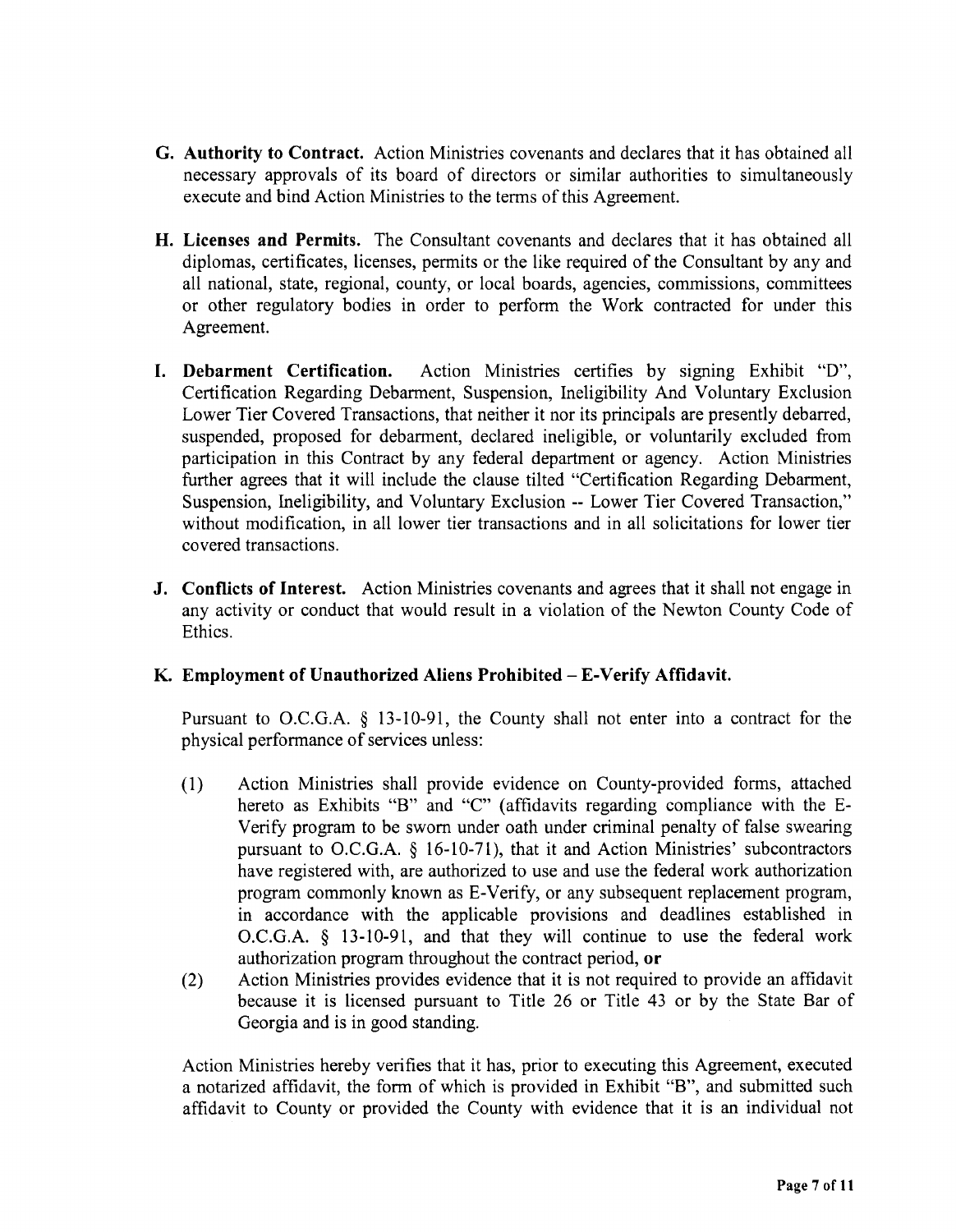required to provide such an affidavit because it is licensed and in good standing as noted in subsection  $(2)$  above. Further, Action Ministries hereby agrees to comply with the requirements of the federal Immigration Reform and Control Act of 1986 (IRCA), P.L. 99-603, O.C.G.A. § 13-10-91 and Rule 300-10-1-.02.

In the event Action Ministries employs or contracts with any subcontractor(s) in connection with the covered contract, Action Ministries agrees to secure from such subcontractor(s) attestation of the subcontractor's compliance with O.C.G.A.  $\S$  13-10-91 and Rule 300-10-1-.02 by the subcontractor's execution of the subcontractor affidavit, the form of which is attached hereto as Exhibit "C", which subcontractor affidavit shall become part of the contractor/subcontractor agreement, or evidence that the subcontractor is not required to provide such an affidavit because it is licensed and in good standing as noted in subsection (2) above. If a subcontractor affidavit is obtained, Action Ministries agrees to provide a completed copy to the County within five (5) business days of receipt from any subcontractor.

Where Action Ministries is required to provide an affidavit pursuant to O.C.G.A. § 13-10-91, the County Manager or his/her designee shall be authorized to conduct an inspection of Action Ministries' and Action Ministries' subcontractors' verification process at any time to determine that the verification was correct and complete. Action Ministries and Action Ministries' subcontractors shall retain all documents and records of their respective verification process for <sup>a</sup> period of five (5) years following completion of the contract. Further, where Action Ministries is required to provide an affidavit pursuant to O.C.G.A.  $\S$  13-10-91, the County Manager or his/her designee shall further be authorized to conduct periodic inspections to ensure that no consultant or subcontractors employ unauthorized aliens on County contracts. By entering into <sup>a</sup> contract with the County, Action Ministries and Action Ministries' subcontractors agree to cooperate with any such investigation by making their records and personnel available upon reasonable notice for inspection and questioning. Where Action Ministries or Action Ministries' subcontractors are found to have employed an unauthorized alien, the County Manager or his/her designee may report same to the Department of Homeland Security. Action Ministries' failure to cooperate with the investigation may be sanctioned by termination of the contract, and Action Ministries shall be liable for all damages and delays occasioned by the County thereby.

Action Ministries agrees that the employee-number category designated below is applicable to Action Ministries. [ Information only required if <sup>a</sup> contractor affidavit is required pursuant to O.C.G.A.  $§$  13-10-91.]

500 or more employees.

100 or more employees.



Fewer than 100 employees.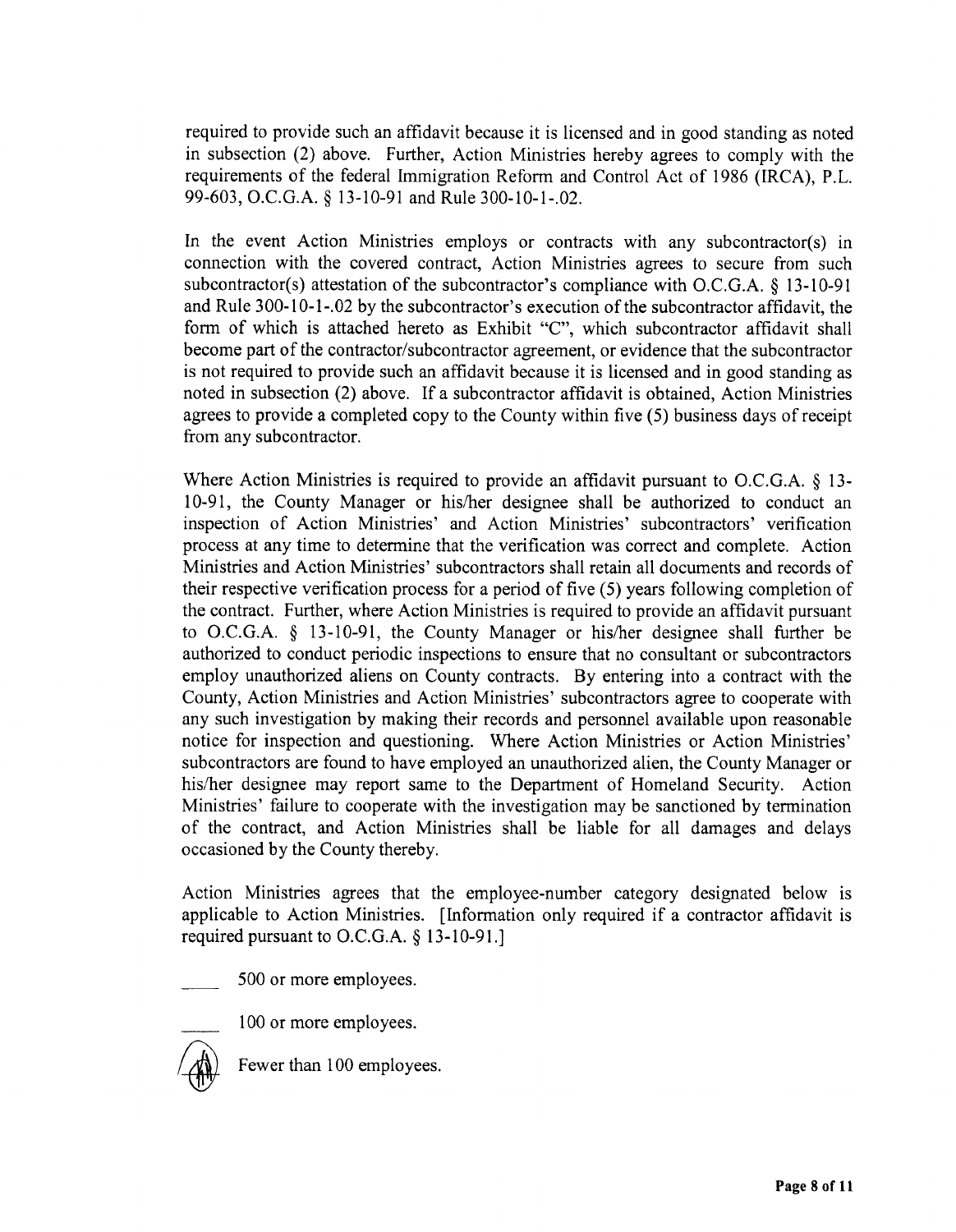Action Ministries hereby agrees that, in the event Action Ministries employs or contracts with any subcontractor(s) in connection with this Agreement and where the subcontractor is required to provide an affidavit pursuant to O.C.G.A.  $\S$  13-10-91, Action Ministries will secure from the subcontractor(s) such subcontractor(s') indication of the above employee-number category that is applicable to the subcontractor.

The above requirements shall be in addition to the requirements of State and federal law, and shall be construed to be in conformity with those laws.

- L. Nondiscrimination. In accordance with Title VI of the Civil Rights Act, as amended, 42 U.S. C. § 2000d, section 303 of the Age Discrimination Act of 1975, as amended, 42 U.S.C. § 6102, section 202 of the Americans with Disabilities Act of 1990, 42 U.S.C. § 12132, and all other provisions of Federal law, Action Ministries agrees that, during performance of this Agreement, Action Ministries, for itself, its assignees and successors in interest, will not discriminate against any employee or applicant for employment, any subcontractor, or any supplier because of race, color, creed, national origin, gender, age or disability. In addition, Action Ministries agrees to comply with all applicable implementing regulations and shall include the provisions of this section in every subcontract for Services contemplated under this Agreement.
- VI. Termination. The County shall have the right to terminate this Agreement for convenience or for cause by providing written notice thereof at least ten (10) calendar days in advance of the termination date. Action Ministries shall have no right to terminate this Agreement, except in the event of the County's breach of the terms of this<br>Agreement. Upon termination, the County shall provide for payment to Action Upon termination, the County shall provide for payment to Action Ministries for Services rendered and expenses incurred prior to the termination date.

### VII. Miscellaneous Provisions.

A. Notice. All notices, requests, demands, writings, or correspondence, as required by this Agreement, shall be in writing and shall be deemed received, and shall be effective, when:  $(1)$  personally delivered; or  $(2)$  on the third day after the postmark date when mailed by certified mail, postage prepaid, return receipt requested.

Notice to the County shall be provided to: Newton County Board of Commissioners, ATTN: Cathy Davis, 1113 Usher Street, Suite 204, Covington, GA 30014.

Notice to Action Ministries shall be provided to: Action Ministries, Inc., ATTN: S. Kelley Henderson, 17 Executive Park Dr, Suite 540, Atlanta, GA 30329

B. Independent Contractor Relationship. The relationship of Action Ministries to Newton County is that of an independent contractor and not of an employee/employer. Action Ministries agrees to be solely responsible for its own matters relating to the time and place the Services under this Agreement are performed and the method used to perform such Services and the instrumentalities, tools, supplies and/or materials necessary to complete the Services. It is expressly understood that any individual performing Services under this Agreement on behalf of Action Ministries shall not be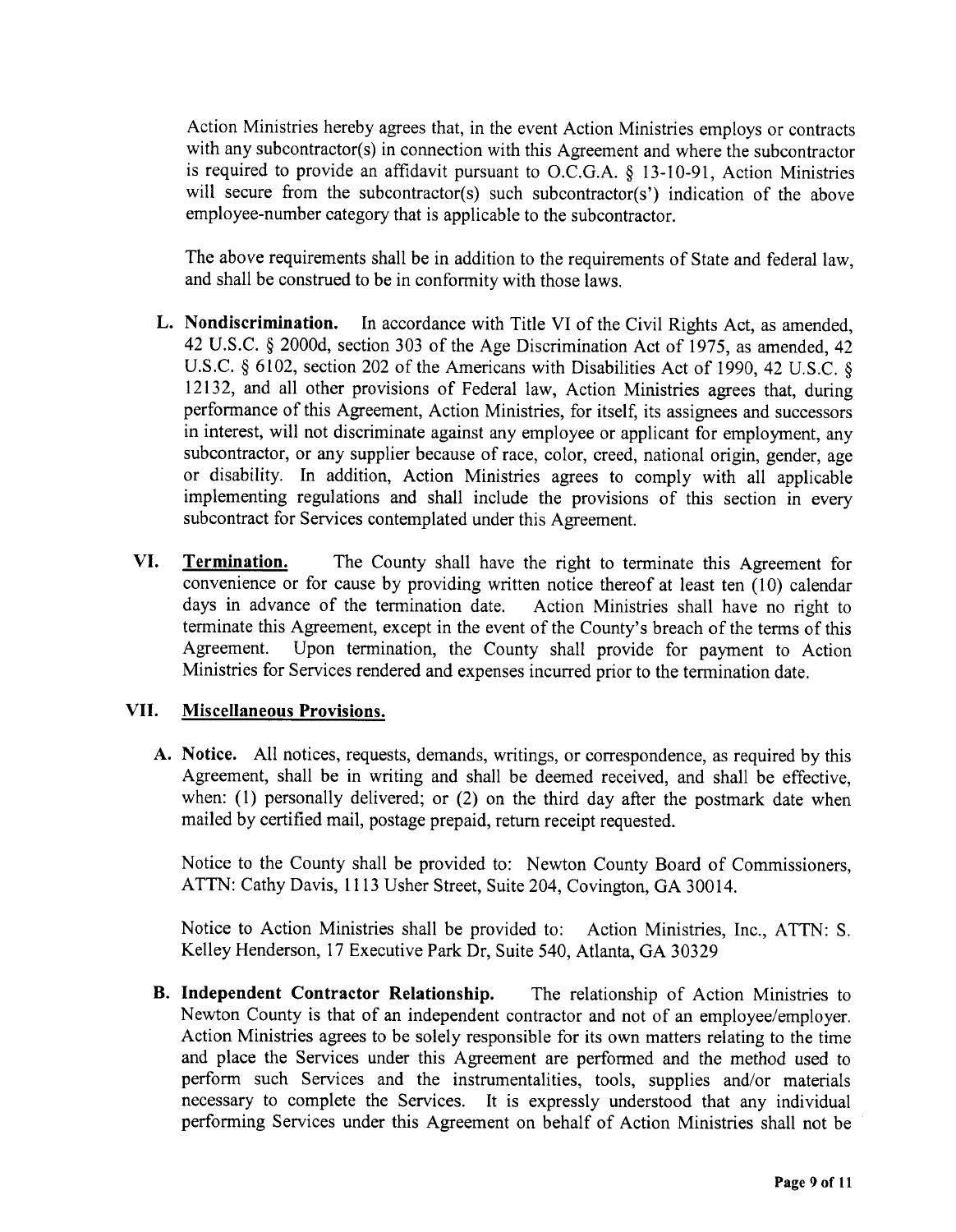deemed to be an employee or independent contractor of Newton County, and such individual shall not be entitled to tax withholding, workers' compensation, unemployment compensation or any employee benefits, statutory or otherwise, from Newton County.

- C. Successors and Assigns. Neither Party may assign its respective rights and obligations arising out of the Agreement without the prior written consent of the other Party.
- **D.** Amendment. No amendment to this Agreement shall be effective unless it is in writing and signed by the Newton County Board of Commissioners.
- E. Entire Agreement. This Agreement constitutes the entire agreement between the Parties with respect to the subject matter hereof. All prior arrangements, representations, statements, negotiations, and undertakings are superseded hereby; and it is intended as <sup>a</sup> final expression of their agreement and is <sup>a</sup> complete statement of the terms thereof. This Agreement and its attachments constitute the entire agreement between the parties with respect to the subject matter; all prior arrangements, representations, statements, negotiations, and under takings are superseded hereby; and it is intended as a final expression of their agreement and is <sup>a</sup> complete statement of the terms thereof.
- F. Severability. If any term or provision of this Agreement is found to be illegal or unenforceable then, notwithstanding the offending terms or provisions, this Agreement shall remain in full force and effect and such terms or provisions shall be deemed stricken herefrom.
- G. No Waiver. No failure by the County to enforce any right or power granted under this Agreement, or to insist upon strict compliance by Action Ministries with this Agreement, and no custom or practice of the County at variance with the terms and conditions of this Agreement shall constitute <sup>a</sup> general waiver of any future breach or default or affect the County's right to demand exact and strict compliance by Action Ministries with the terms and conditions of this Agreement.
- H. No Third Party Rights. This Agreement shall be exclusively for the benefit of the parties and shall not provide any third parties with any remedy, claim, liability, reimbursement, cause of action or other right.
- I. Sovereign Immunity. Nothing contained in this Agreement shall be construed to be <sup>a</sup> waiver of the County's sovereign immunity or any individual's qualified good faith or official immunities.
- J. Agreement Construction and Interpretation. Action Ministries represents that it has reviewed and become familiar with this Agreement and has notified the County of any discrepancies, conflicts or errors herein. The parties hereto agree that, if an ambiguity or question of intent or interpretation arises, this Agreement is to be construed as if the parties had drafted it jointly, as opposed to being construed against <sup>a</sup> party because it was responsible for drafting one or more provisions of the Agreement. This Agreement shall be governed in all respects by the laws of the State of Georgia.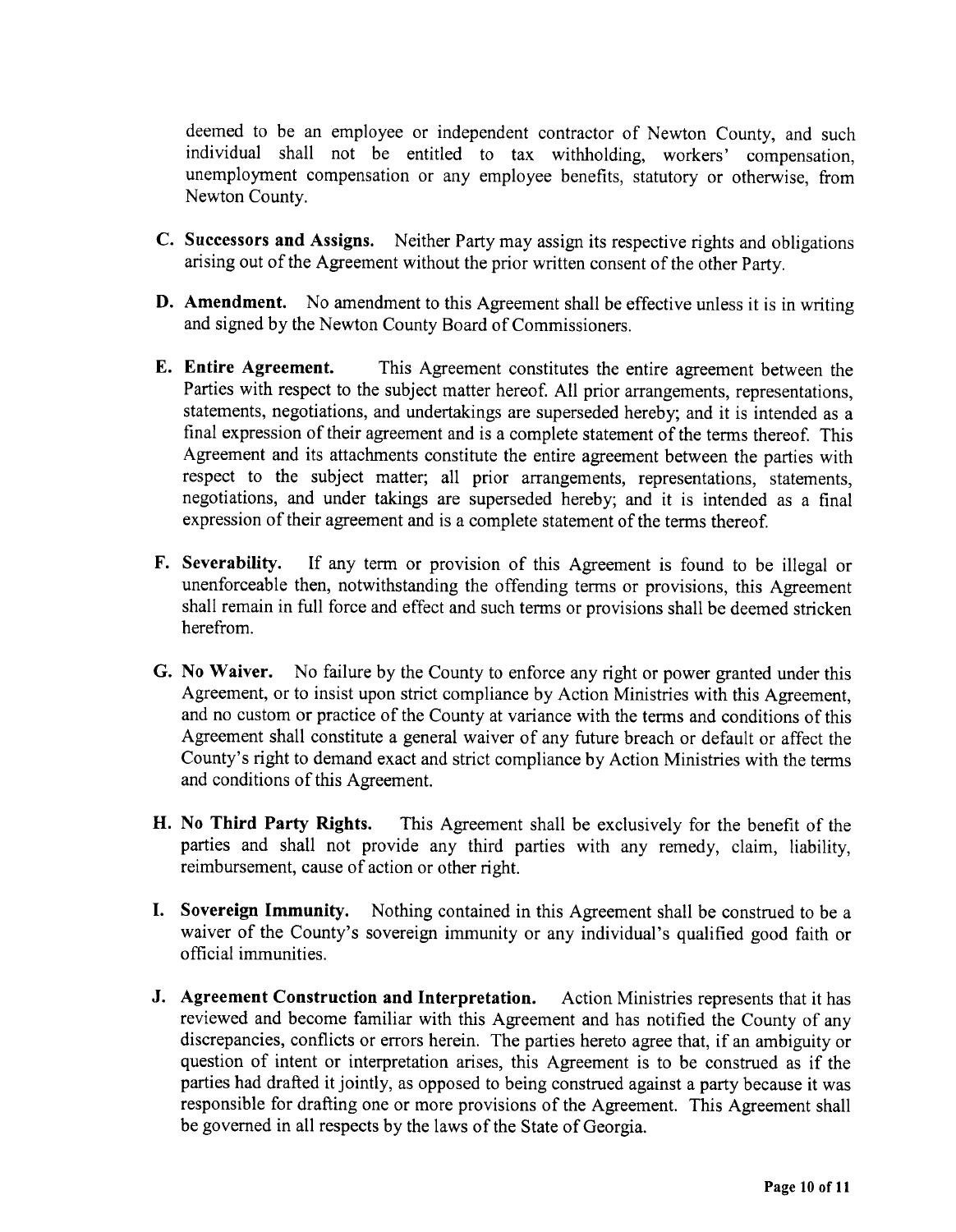IN WITNESS WHEREOF the County and the Action Ministries have executed this Agreement, which is effective as of the last-dated signature provided below.

Action Ministries, Inc.

 $28/20$ 

Date:

By: S. Kelley Henderson

Its: Chief Operating Officer Title of Individual with Authority to Sign on Behalf of Action Ministries, Inc.)

# CORPORATE SEAL]

New ton Coun By:  $\omega_i$  Hiam K. Ellis Its: Chairman, NCBOC

[COUNTY SEAL]

ful 20, 2016 Date.

Attest: J Attest: Jackie B. Qwith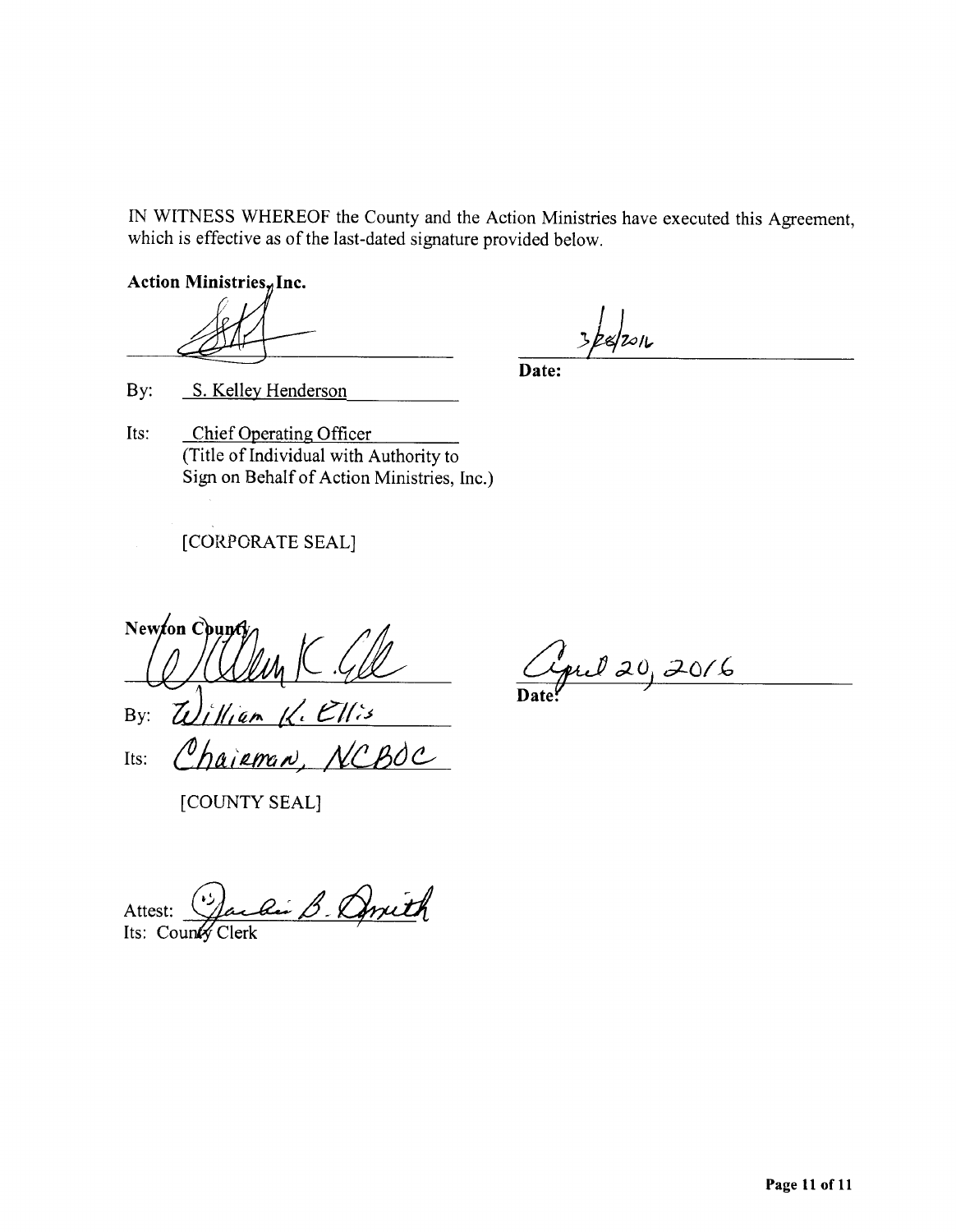EXHIBIT "A"

 $\sim 10^{-10}$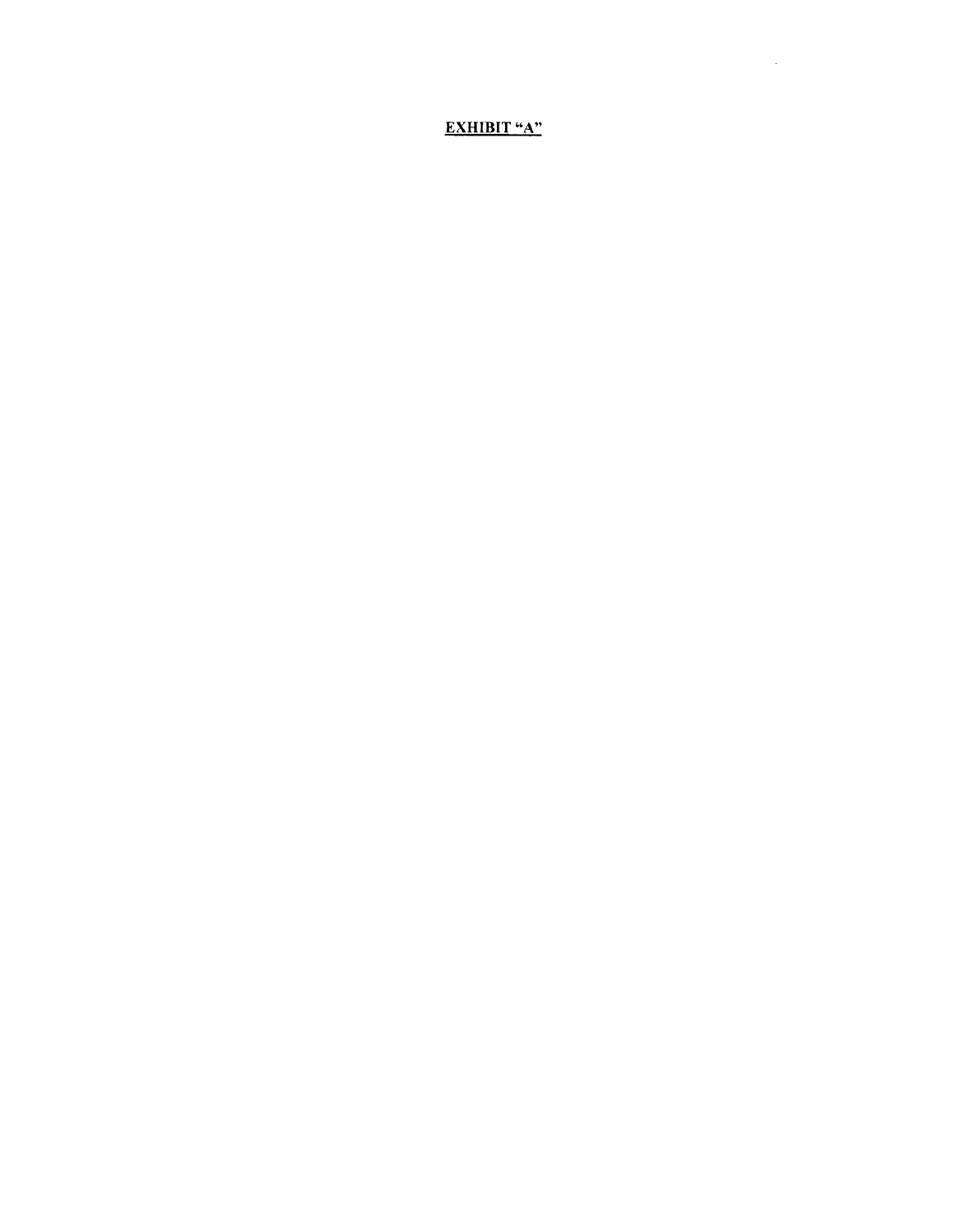#### EXHIBIT "B"

### STATE OF GEORGIA COUNTY OF  $\sim$   $\epsilon \sim \infty$

#### CONTRACTOR AFFIDAVIT AND AGREEMENT

By executing this affidavit, the undersigned contractor verifies its compliance with O.C.G.A. § 13-10-91, stating affirmatively that the individual, firm, or corporation which is engaged in the physical performance of services on behalf of Newton County has registered with, is authorized to use and uses the federal work authorization program commonly known as E- Verify, or any subsequent replacement program, in accordance with the applicable provisions and deadlines established in O.C.G.A. § 13-10-91. Furthermore, the undersigned contractor will continue to use the federal work authorization program throughout the contract period and the undersigned contractor will contract for the physical performance of services in satisfaction of such contract only with subcontractors who present an affidavit to the contractor with the information required by O.C.G.A. § 13-10-91(b).

Contractor hereby attests that its federal work authorization user identification number and date of authorization are as follows:

Federal Work Authorization User Identification<br>Number

 $c7$  21  $z$   $\in$   $q$ 

Date of Authorization

 $H_{\text{CFT12}}$  with  $\text{STE1}\text{S}_{11}$  and  $\text{C}$ . Name of Contractor

Name of Project

 $\frac{31.334}{1}$  I hereby declare under penalty of perjury that the I work Authorization User Identification foregoing is true and correct.

Executed on  $\frac{\mu_{\text{RCA}}}{\Lambda}$ ,  $\frac{26}{\Lambda}$ ,  $2016$  in  $\frac{\mu_{\text{RCA}}}{\Lambda}$  (state),  $\frac{\mu_{\text{RCA}}}{\Lambda}$ 

Signature of Authorized Officer or Agent

S. keuen Heustre  $CHIEFORX$   $CFICB$ Printed Name and Title of Authorized Officer or Agent

SUBSCRIBED AND SWORN BEFORE ME ON Name of Public Employer THIS THE 28 DAY OF  $4$ March  $201$ 

NOTARY PUBLIC

NOTARY SEAL]

My Commission Expires: 1191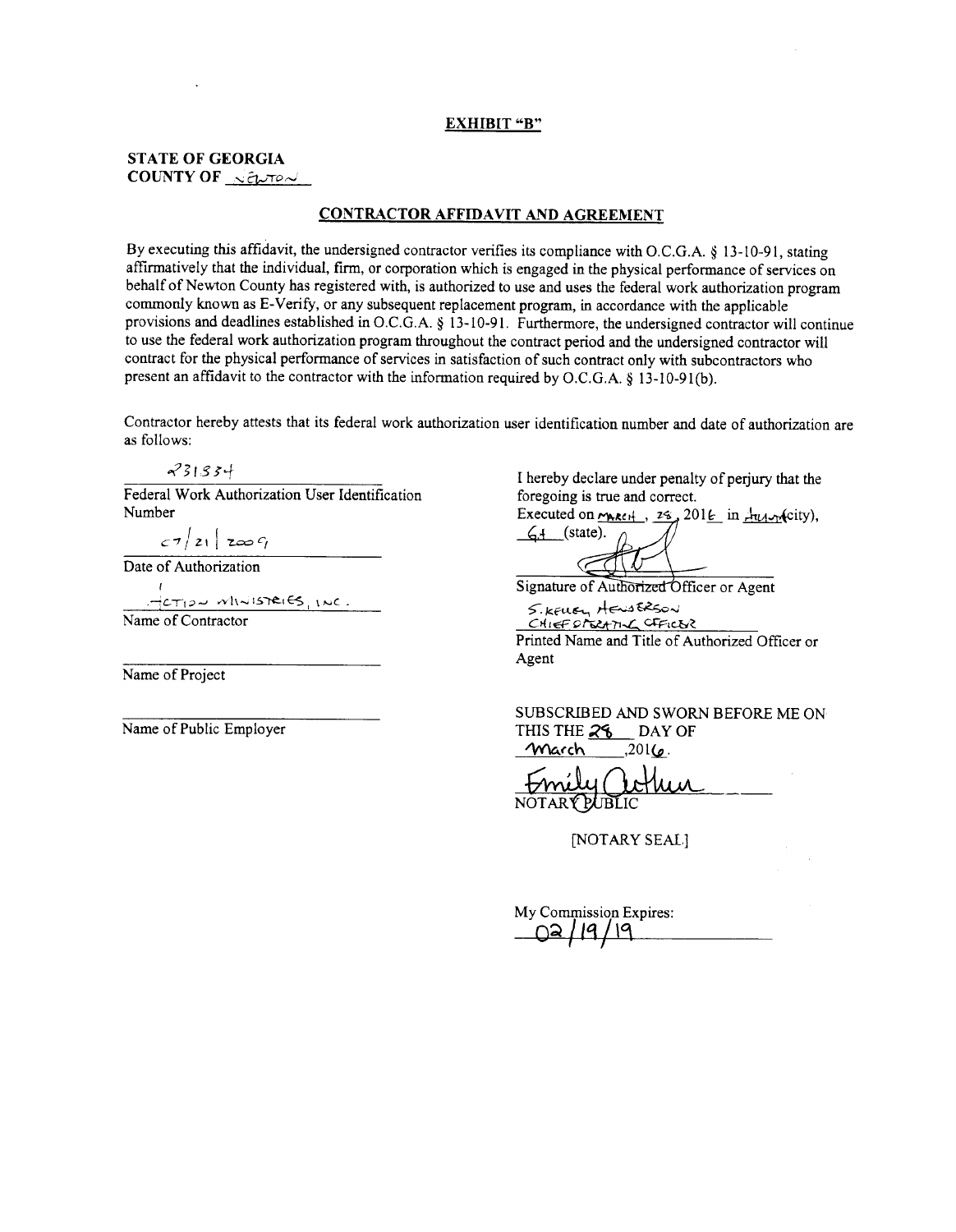### EXHIBIT "C"

#### STATE OF GEORGIA COUNTY OF

### SUBCONTRACTOR AFFIDAVIT

By executing this affidavit, the undersigned subcontractor verifies its compliance with O.C.G.A. § 13-10-91, stating affirmatively that the individual, firm or corporation which is engaged in the physical performance of services under a contract with the Action Ministries, Inc. has registered with, is authorized to use and uses the federal work authorization program commonly known as E-Verify, or any subsequent replacement program, in accordance with the applicable provisions and deadlines established in O.C.G.A. § 13-10-91. Furthermore, the undersigned subcontractor will continue to use the federal work authorization program throughout the contract period, and the undersigned subcontractor will contract for the physical performance of services in satisfaction of such contract only with sub-subcontractors who present an affidavit to the subcontractor with the information required by O.C.G.A. § 13- 10- 91( b). Additionally, the undersigned subcontractor will forward notice of the receipt of an affidavit from <sup>a</sup> sub-subcontractor to the contractor within five (5) business days of receipt. If the undersigned subcontractor receives notice that a sub-subcontractor has received an affidavit from any other contracted sub-subcontractor, the undersigned subcontractor must forward, within five( 5) business days of receipt, <sup>a</sup> copy of the notice to the contractor.

Subcontractor hereby attests that its federal work authorization user identification number and date of authorization are as follows:

Federal Work Authorization User Identification Number

I hereby declare under penalty of perjury that the

Executed on  $\_\_\_\,,\_\_\_$  201 $\_\_\$  in  $\_\_\_$ ( city), state).

Date of Authorization

Name of Subcontractor Signature of Authorized Officer or Agent

Name of Project **Princed Name and Title of Authorized Officer or** Printed Name and Title of Authorized Officer or Agent

Name of Public Employer SUBSCRIBED AND SWORN BEFORE ME ON THIS THE DAY OF  $,201$ .

NOTARY PUBLIC

NOTARY SEAL]

My Commission Expires: